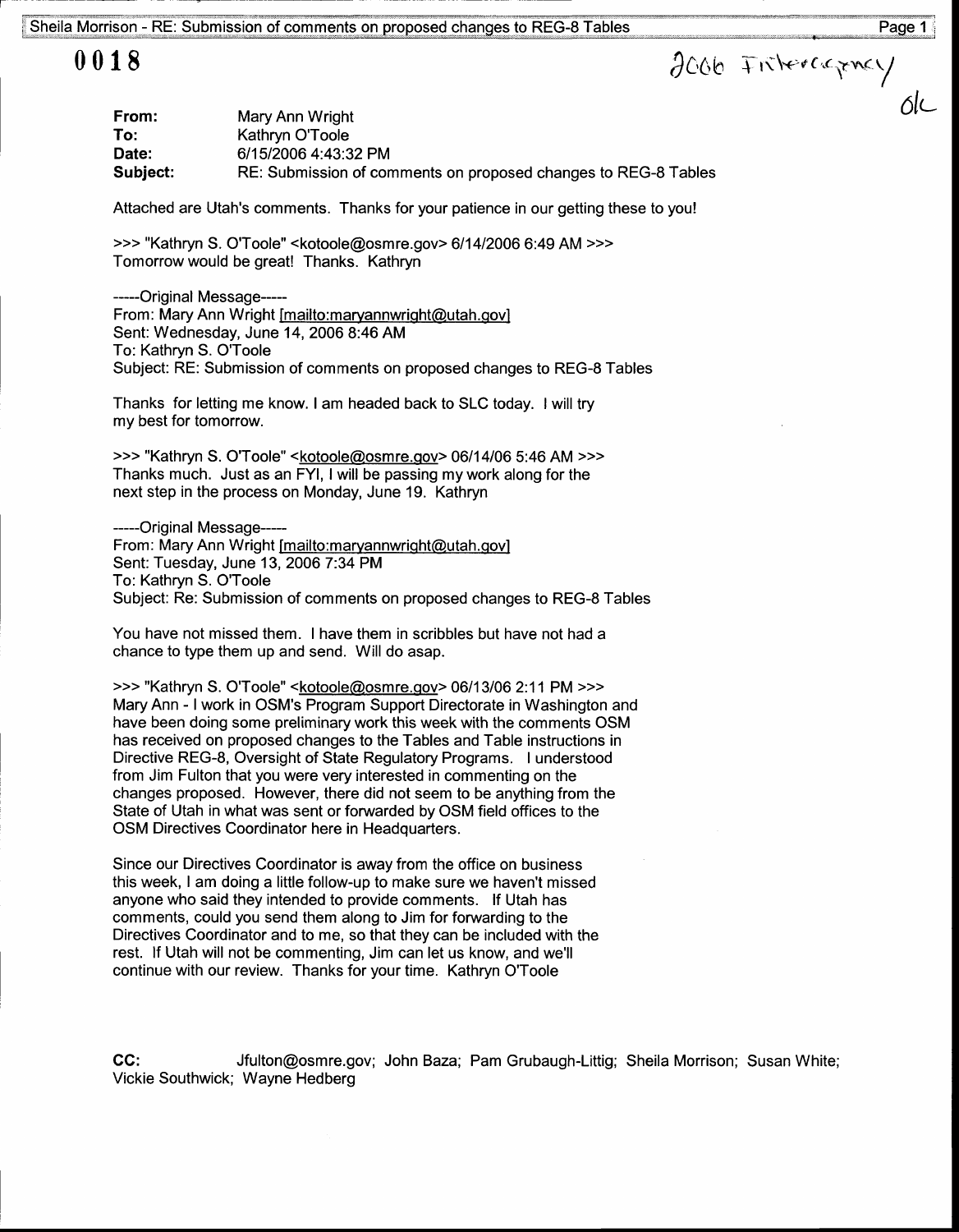June 15,2006

To: Jim Fulton, DFD, Offrce of Surface Mining

From: Mary Ann Wright, Associate Director, Mining

Re: Utah's comments on Proposed changes to  $Reg - 8$ 

Table  $1 - Good change$ .

Table 2 - Changing "average" to "total" is a good change. Utah believes this table should have further changes made to it. Per the instructions on page  $II-10$ , "For underground mines, include only the acreage of actual or proposed surface disturbance." The "Permitted acreage" portion of this table (far right column) does not provide for accurate accounting of the work Utah does in permitting its mines. Each year, Utah permits thousands of new acres that are added onto existing permits. (See tables below.) Utah rarely permits new "disturbed" acreage. All of Utah's underground production comes out of the mountain at a 10-40 acre disturbed area, the mine mouth. Due to this table, it would appear to the report reader that Utah's coal program is hardly doing anything but 'treading water' because the "permitted acreage" hardly changes from year to year. In fact, a great deal of analysis is occurring regarding review of these additional acreages in the way of hydrology, wildlife,  $T \& E$  species, and the very intense coordination which takes place with the surface managing agency (often the USFS), SHPO, USFWS, BLM, State Water Rights, State Environmental Quality divisions, State Institutional Trust Lands Administration. MSHA. and so on.

Table 3 – As explained in comments for Table 2, this table is also 'limiting' in reporting to Congress.

Table 4 - Proposed changes are okay.

Table 5 – Similar to the concerns expressed for Tables 2  $\&$  3, this table is also stunted in its use for telling the story of what is happening at the state regulatory agency. Not all permitted acreage is bonded only disturbed acreage is bonded. Therefore, the protections afforded to lands and water through the coal mine permitting process are totally obscured by the way this table reports data.

Table  $6 -$  This table should not be made mandatory. It will add nothing to the reports to Congress on Utah to make it be so.

Table 7 - Again, the notion of bonds for underground mines applying only to the disturbed acres is a problem. When a mine site bond is forfeited, the state RA will use that bond money according to the rules to ameliorate problems on the entire permit area. Thus, once again, your tables do not make sense for underground mines, do they?